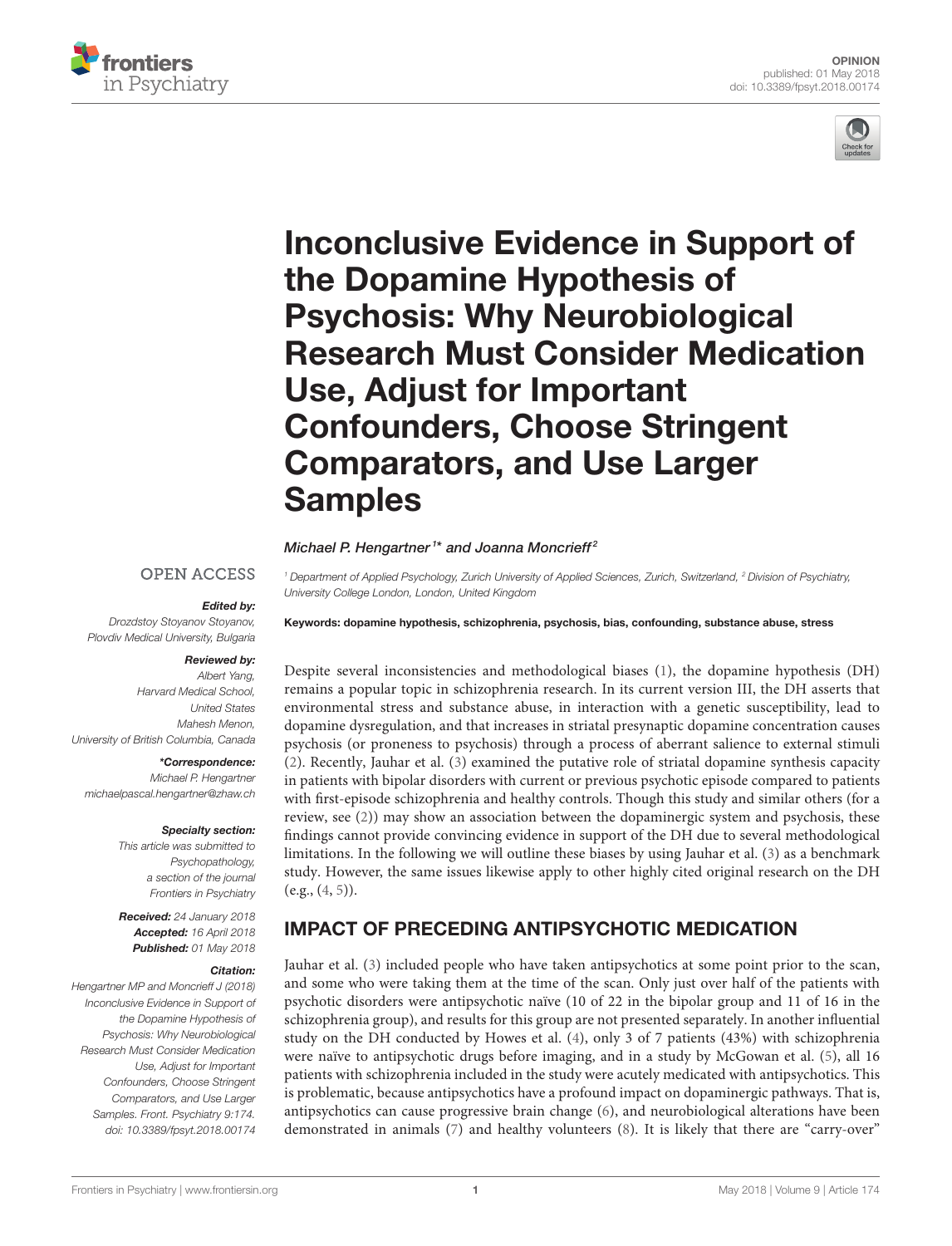effects, such that patients who are described as "drug-free" but who have previous exposure cannot be assumed to have unaltered dopaminergic functioning [\(1\)](#page-2-0). In support of this notion it has consistently been shown that use of psychotropic drugs in general [\(9\)](#page-2-8) and antipsychotic drugs in particular [\(10\)](#page-2-9) may persistently alter neurobiological functioning. Therefore, the effects of current or previous antipsychotic treatment, and other psychotropic drugs, cannot be easily ignored. Neurobiological characteristics attributed to psychosis may be drug-induced. A longitudinal study by Howes et al. [\(11\)](#page-2-10) on striatal dopamine synthesis capacity in persons at-risk of psychosis is one of the few that enrolled antipsychotic naïve participants only and which found a prospective association between dopamine function and the subsequent onset of schizophrenia. However, as we will detail below, even in research with antipsychotic naïve participants there are several other limitations that question the validity of the reported findings.

# CONFOUNDING BY ENVIRONMENTAL STRESS AND SUBSTANCE ABUSE

Psychotic disorders are significantly influenced by environmental adversity, i.e., both acute and enduring stress, which in turn may impact on neurobiology [\(12\)](#page-2-11). For instance, there is evidence that early-life poor parental care and acute psychological stress alter mesolimbic dopamine release in healthy volunteers [\(13\)](#page-2-12). Substance abuse is another confounder, because it is frequent in psychotic patients, relates to environmental adversity, and interferes with the dopaminergic system [\(14\)](#page-2-13). For instance, childhood trauma may increase ventral striatal dopamine responses to amphetamine use [\(15\)](#page-2-14). The attentive reader will notice that we cite the same work as evidence against the DH that Howes and Kapur [\(2\)](#page-2-1) refer to as supporting the DH. This is so because according to the DH version III, environmental stress and substance abuse increase striatal dopamine concentration, which is assumed to cause psychosis. We, likewise, acknowledge that substance abuse and stress impacts, among others, on dopaminergic pathways, but in contrast to Howes and Kapur [\(2\)](#page-2-1) we disagree that striatal dopamine levels cause psychosis (or proneness to psychosis). Howes and Kapur [\(2\)](#page-2-1) assume that dopamine dysfunction is part of the causal pathway leading to psychosis, but it is equally possible that the relationship between substance abuse/stress and dopamine as well as between substance abuse/stress and psychosis are independent processes, with the former relationship confounding analysis of an association between dopamine function and psychosis. Amphetamines, for instance, not only affect dopamine, but catecholamine in general and also serotonergic pathways [\(16\)](#page-3-0), and the neurobiology of stress involves many more mechanisms than simply dopaminergic neurotransmission [\(17\)](#page-3-1). Neuroinflammation and endocannabinoid signaling may be important substrates of the association between social stress and psychosis [\(18\)](#page-3-2). In consequence, unless we account for the various neurobiological effects of substance abuse and environmental stress, we cannot know whether striatal dopamine concentration is directly and causally involved in psychosis or merely a spurious correlate.

# POWER FAILURE AND SAMPLING ERROR

The number of participants with psychotic disorders and healthy controls in research on the DH is very small. The samples in Jauhar et al. [\(3\)](#page-2-2), which are among the largest to date, comprised 22 patients with bipolar disorder, 16 patients with schizophrenia, and 22 healthy controls. In comparison, Howes et al. [\(4\)](#page-2-3) included 24 patients with prodromal symptoms, 7 patients with schizophrenia, and 12 healthy controls, McGowan et al. [\(5\)](#page-2-4) enrolled 16 patients with schizophrenia and 12 healthy controls, and Howes et al. [\(11\)](#page-2-10) included 29 healthy controls, 9 at-risk persons who developed psychosis, and 15 atrisk persons who did not develop psychosis. These very small group sizes are a serious issue, because power failure does not only yield false-negative results, but, more importantly, it also produces inflated effect sizes and false-positive associations [\(19\)](#page-3-3). Assume, for instance, that you want to determine the mean difference in IQ scores between men and women in a given population. All else being equal, study 1 enrols 10 men and 10 women, whereas study 2 samples 100 each. Even without proof it should be evident that, due to sampling error, the sex difference estimated in the smaller study 1, compared to study 2, is less accurate and more likely to be an over- or underestimation of the true difference, if there is any at all (for more details, see [\(19\)](#page-3-3)). Because the underestimated and statistically insignificant group difference is unlikely to get published, it is the overestimated and statistically significant effect that enters the scientific literature. This form of selective reporting also explains why there are too many underpowered studies with statistically significant results in the psychiatric literature on brain volume abnormalities [\(20\)](#page-3-4). These biases are rarely, if ever, appreciated in neurobiological research, but severely undermine the validity of neuroimaging studies on the DH.

## INADEQUATE COMPARATORS

There is potential bias associated with comparing extreme groups such as healthy controls to inpatients with schizophrenia [\(21,](#page-3-5) [22\)](#page-3-6). Healthy controls are hardly comparable to people who have been admitted to hospital with acute psychosis. There are likely to be differences with respect to childhood adversity, socio-economic status, lifestyle (i.e., diet, exercise, substance abuse) and general physical health, but research on the DH typically matches controls to inpatients based on sex, age, and ethnicity only. A more stringent comparison would be to contrast patients with schizophrenia with patients who are equally distressed but non-psychotic, such as for instance acutely admitted patients with panic disorder or cluster C personality disorders. In contrast to healthy controls, patients with acutely distressing non-psychotic mental disorders are likely to be more comparable in terms of personal history of adversity,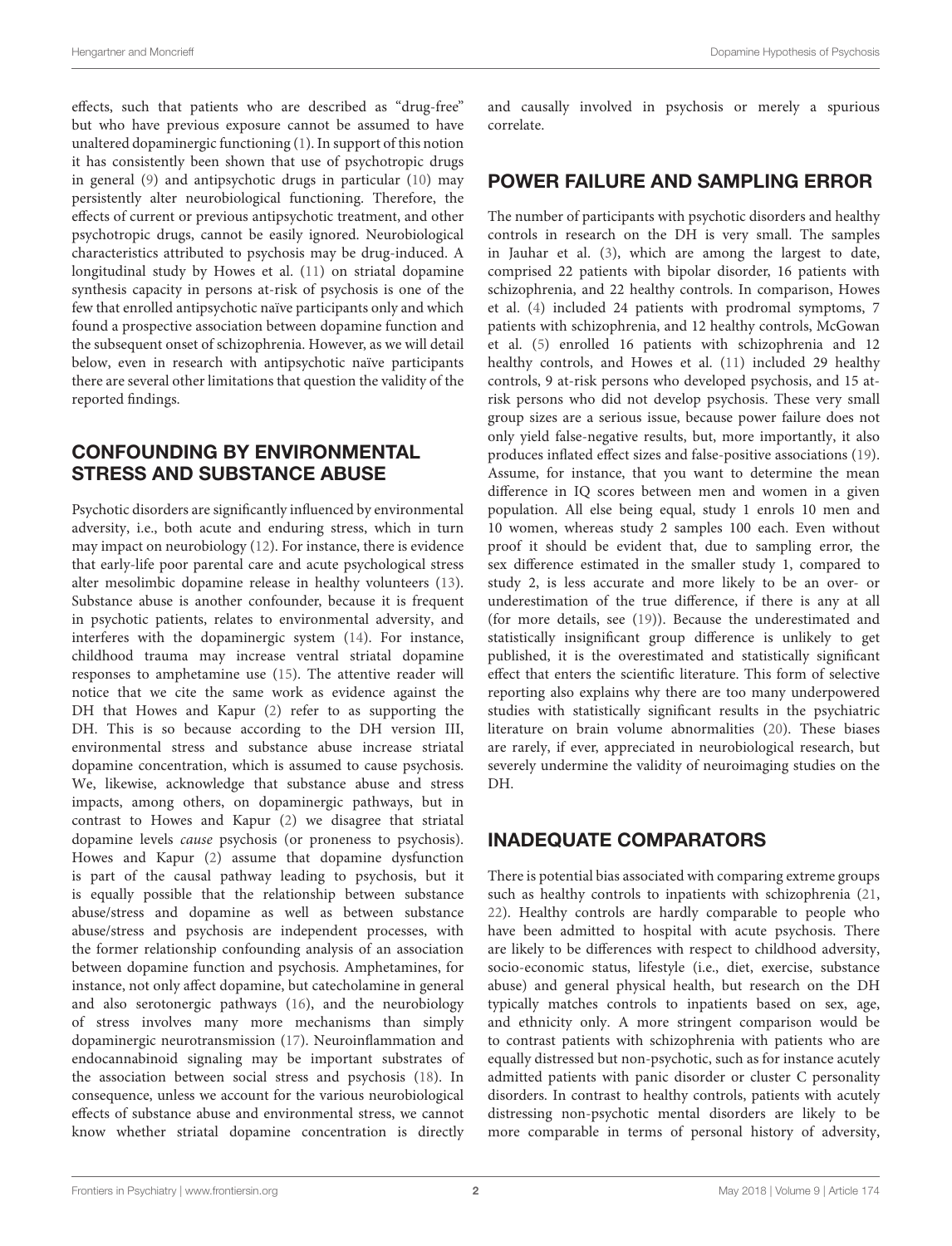psychosocial impairments, and current levels of acute arousal and stress.

# DISCONFIRMING EVIDENCE

There are two lines of evidence that challenge the DH. First, according to a comprehensive meta-analysis of randomized trials, antipsychotic medication does not prevent the development of schizophrenia in persons at ultra-high risk of psychosis [\(23\)](#page-3-7). If increased striatal dopamine concentration were a necessary cause, then antipsychotic drugs should prevent the first onset of manifest psychosis in at-risk persons. Second, Howes and Kapur [\(2\)](#page-2-1) state that if a psychopharmacological agent were to be found, that does not act upon the dopaminergic system and which effectively treats psychotic symptoms, then the DH would be rejected immediately. Although we are not aware of a drug that does not influence dopamine function at all, the effect of clozapine on  $D_2$  receptors is small compared to the effects of other antipsychotic agents. Specifically, its D<sup>2</sup> binding affinity (expressed via the inhibition dissociation constant  $K_i$ ) is approximately 75 times less than risperidone and 100 times less than haloperidol [\(24\)](#page-3-8). An analysis of the correlation between symptom reduction and the D<sup>2</sup> dopamine blocking properties of different antipsychotics revealed clozapine to be an outlier [\(25\)](#page-3-9). Yet clozapine is regarded as being as effective [\(26\)](#page-3-10) if not more effective [\(27\)](#page-3-11) than other antipsychotic agents. Therefore, it appears that clozapine's mechanism of action is largely independent of its effects on the dopamine system, and probably derives from its widespread effects on other neurotransmitter systems. Although these findings do not definitely disconfirm the DH, they suggest that dopamine

# **REFERENCES**

- <span id="page-2-0"></span>1. Moncrieff J. A critique of the dopamine hypothesis of schizophrenia and psychosis. Harv Rev Psychiatry (2009) **17**:214–25. doi: [10.1080/10673220902979896](https://doi.org/10.1080/10673220902979896)
- <span id="page-2-1"></span>2. Howes OD, Kapur S. The dopamine hypothesis of schizophrenia: version III–the final common pathway. Schizophr Bull. (2009) **35**:549–62. doi: [10.1093/schbul/sbp006](https://doi.org/10.1093/schbul/sbp006)
- <span id="page-2-2"></span>3. Jauhar S, Nour MM, Veronese M, Rogdaki M, Bonoldi I, Azis M, et al. A test of the transdiagnostic dopamine hypothesis of psychosis using positron emission tomographic imaging in bipolar affective disorder and schizophrenia. JAMA Psychiatry (2017) **74**:1206–13. doi: [10.1001/jamapsychiatry.2017.2943](https://doi.org/10.1001/jamapsychiatry.2017.2943)
- <span id="page-2-3"></span>4. Howes OD, Montgomery AJ, Asselin MC, Murray RM, Valli I, Tabraham P, et al. Elevated striatal dopamine function linked to prodromal signs of schizophrenia. Arch Gen Psychiatry (2009) **66**:13–20. doi: [10.1001/archgenpsychiatry.2008.514](https://doi.org/10.1001/archgenpsychiatry.2008.514)
- <span id="page-2-4"></span>5. McGowan S, Lawrence AD, Sales T, Quested D, Grasby P. Presynaptic dopaminergic dysfunction in schizophrenia: a positron emission tomographic [18F]fluorodopa study. Arch Gen Psychiatry (2004) **61**:134–42. doi: [10.1001/archpsyc.61.2.134](https://doi.org/10.1001/archpsyc.61.2.134)
- <span id="page-2-5"></span>6. Fusar-Poli P, Smieskova R, Kempton MJ, Ho BC, Andreasen NC, Borgwardt S. Progressive brain changes in schizophrenia related to antipsychotic treatment? A meta-analysis of longitudinal MRI studies. Neurosci Biobehav Rev. (2013) **37**:1680–91. doi: [10.1016/j.neubiorev.2013.06.001](https://doi.org/10.1016/j.neubiorev.2013.06.001)
- <span id="page-2-6"></span>7. Dorph-Petersen KA, Pierri JN, Perel JM, Sun Z, Sampson AR, Lewis DA. The influence of chronic exposure to antipsychotic medications on brain size before and after tissue fixation: a comparison of haloperidol and

function is neither a sufficient nor a necessary cause of psychosis.

# **CONCLUSIONS**

The commonly conducted experimental tests of the DH, such as the F-dopa uptake studies, are inconclusive due to several limitations. Larger sample sizes with antipsychotic naïve participants, adequate control of possible confounders and stringent comparators are necessary to provide a convincing test of the DH. If possible, researchers should measure striatal dopamine concentration before and after the onset of psychosis and statistically control for important covariates such as a person's activity, diet, and substance use, which impact on various neurobiological systems besides dopamine. Future work should also examine how stress, with its complex and multi-factorial brain mechanisms, may account for both striatal dopamine concentration and the experience of psychotic symptoms. Finally, the limitations outlined in this opinion paper also apply to other targets of drug action. Simply shifting the focus to another isolated neurotransmitter, such as for instance histamine, and analyzing its action in complete disregard of interactions between neurochemicals, complex neurological signaling networks and functional feedback loops, will not sufficiently advance our knowledge of the multiple, inter-related neurobiological pathways underlying psychosis.

# AUTHOR CONTRIBUTIONS

All authors listed, have made substantial, direct and intellectual contribution to the work, and approved it for publication.

olanzapine in macaque monkeys. Neuropsychopharmacology (2005) **30**:1649– 61. doi: [10.1038/sj.npp.1300710](https://doi.org/10.1038/sj.npp.1300710)

- <span id="page-2-7"></span>8. Vernaleken I, Kumakura Y, Cumming P, Buchholz HG, Siessmeier T, Stoeter P, et al. Modulation of [18F]fluorodopa (FDOPA) kinetics in the brain of healthy volunteers after acute haloperidol challenge. Neuroimage (2006) **30**:1332–9. doi: [10.1016/j.neuroimage.2005.11.014](https://doi.org/10.1016/j.neuroimage.2005.11.014)
- <span id="page-2-8"></span>9. Hyman SE, Nestler EJ. Initiation and adaptation: a paradigm for understanding psychotropic drug action. Am J Psychiatry (1996) **153**:151–62. doi: [10.1176/ajp.153.2.151](https://doi.org/10.1176/ajp.153.2.151)
- <span id="page-2-9"></span>10. Li M. Antipsychotic-induced sensitization and tolerance: behavioral characteristics, developmental impacts, and neurobiological mechanisms. J Psychopharmacol. (2016) **30**:749–70. doi: [10.1177/0269881116654697](https://doi.org/10.1177/0269881116654697)
- <span id="page-2-10"></span>11. Howes OD, Bose SK, Turkheimer F, Valli I, Egerton A, Valmaggia LR, et al. Dopamine synthesis capacity before onset of psychosis: a prospective [18F]-DOPA PET imaging study. Am J Psychiatry (2011) **168**:1311–7. doi: [10.1176/appi.ajp.2011.11010160](https://doi.org/10.1176/appi.ajp.2011.11010160)
- <span id="page-2-11"></span>12. van Os J, Kenis G, Rutten BP. The environment and schizophrenia. Nature (2010) **468**:203–12. doi: [10.1038/nature09563](https://doi.org/10.1038/nature09563)
- <span id="page-2-12"></span>13. Pruessner JC, Champagne F, Meaney MJ, Dagher A. Dopamine release in response to a psychological stress in humans and its relationship to early life maternal care: a positron emission tomography study using [11C]raclopride. J Neurosci. (2004) **24**:2825–31. doi: [10.1523/JNEUROSCI.3422-03.2004](https://doi.org/10.1523/JNEUROSCI.3422-03.2004)
- <span id="page-2-13"></span>14. Murray RM, Lappin J, Di Forti M. Schizophrenia: from developmental deviance to dopamine dysregulation. Eur Neuropsychopharmacol. (2008) **18**(Suppl. 3):S129–34. doi: [10.1016/j.euroneuro.2008.04.002](https://doi.org/10.1016/j.euroneuro.2008.04.002)
- <span id="page-2-14"></span>15. Oswald LM, Wand GS, Kuwabara H, Wong DF, Zhu S, Brasic JR. History of childhood adversity is positively associated with ventral striatal